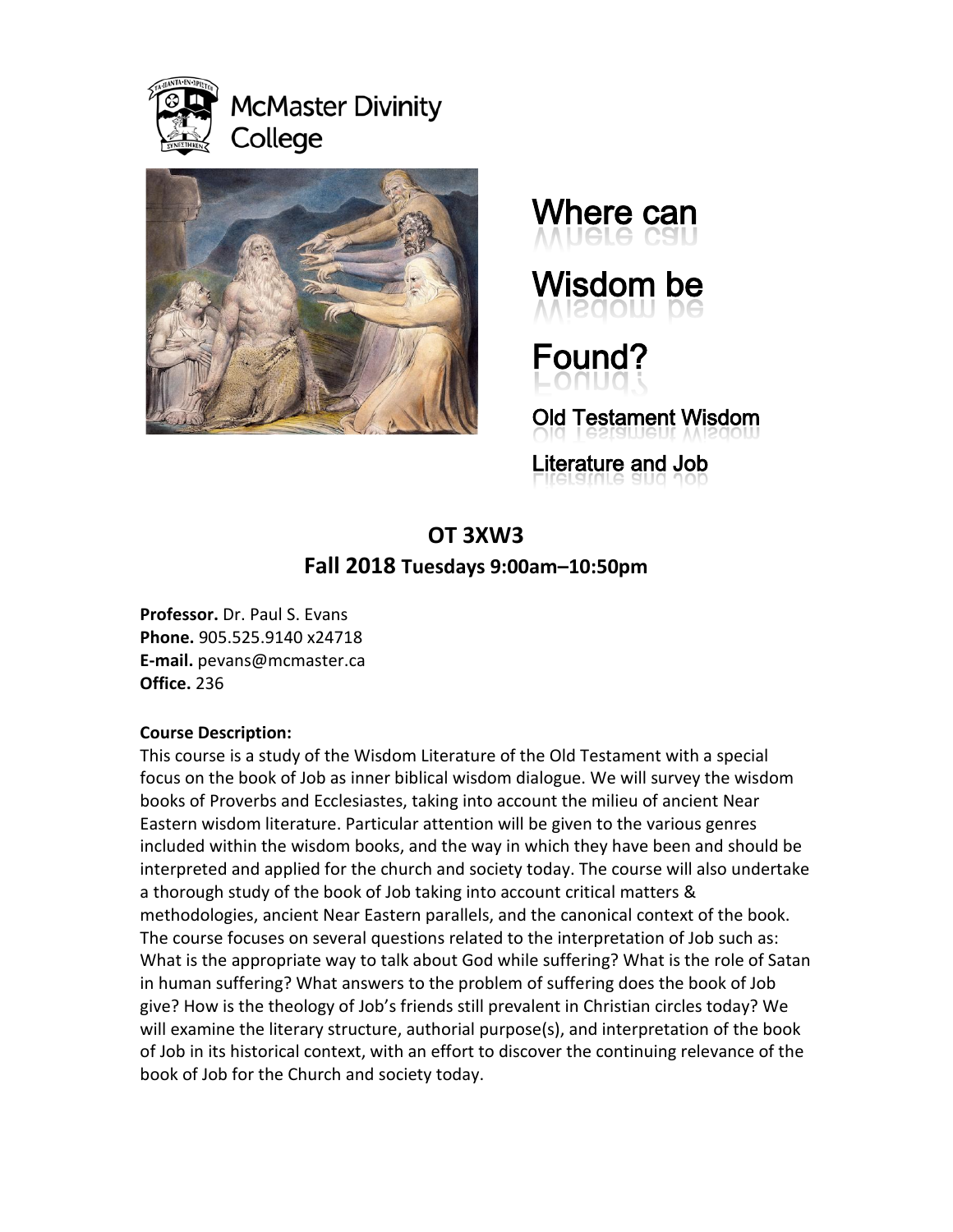# **Specializations**: Biblical Studies and Pastoral Studies

#### **Course Objectives:**

#### **Knowing**

- To know the place of wisdom in OT theology
- To know the content, historical contexts, and theological message of the books of Proverbs and Ecclesiastes
- To gain an introductory knowledge of relevant Ancient Near Eastern Literature: One will read an English translation of the most important extra-biblical documents for a proper understanding of wisdom within its ancient Near Eastern context.
- To have a thorough knowledge of the contents and message of the book of Job and its role in inner biblical wisdom dialogue

#### **Being**

- To embrace the contemporary relevance of Old Testament Wisdom Literature for the Church today
- To grow closer to God through study of the wisdom literature

#### **Doing**

- To be able to discuss the relation of the book of Job to discussions of theodicy and modern liberation theologies
- To be able to interpret Wisdom literature in its original contexts
- To be able to apply Wisdom literature to contemporary audiences
- To be able to apply Wisdom literature to our own lives

# **Required Texts:**

- Craig G. Bartholomew and Ryan O'Dowd. *Old Testament Wisdom Literature: A Theological Introduction*. Downers Grove, Illinois /Nottingham, England: IVP Academic; Apollos, 2011.
- Walton, John H., and Kelly Lemon Vizcaino. *Job. The NIV Application Commentary*. Grand Rapids: Zondervan, 2012.

# **Recommended Texts:**

- James L. Crenshaw, *Old Testament Wisdom: An Introduction*, 3rd ed., Westminster John Knox, 2010
- Norman Habel, *The Book of Job: A Commentary*. Old Testament Library, Philadelphia: The Westminster Press, 1985.

# **Textbook Purchase:**

All required textbooks for this class are available from the College's book service, READ On Bookstore, Room 145, McMaster Divinity College. Texts may be purchased on the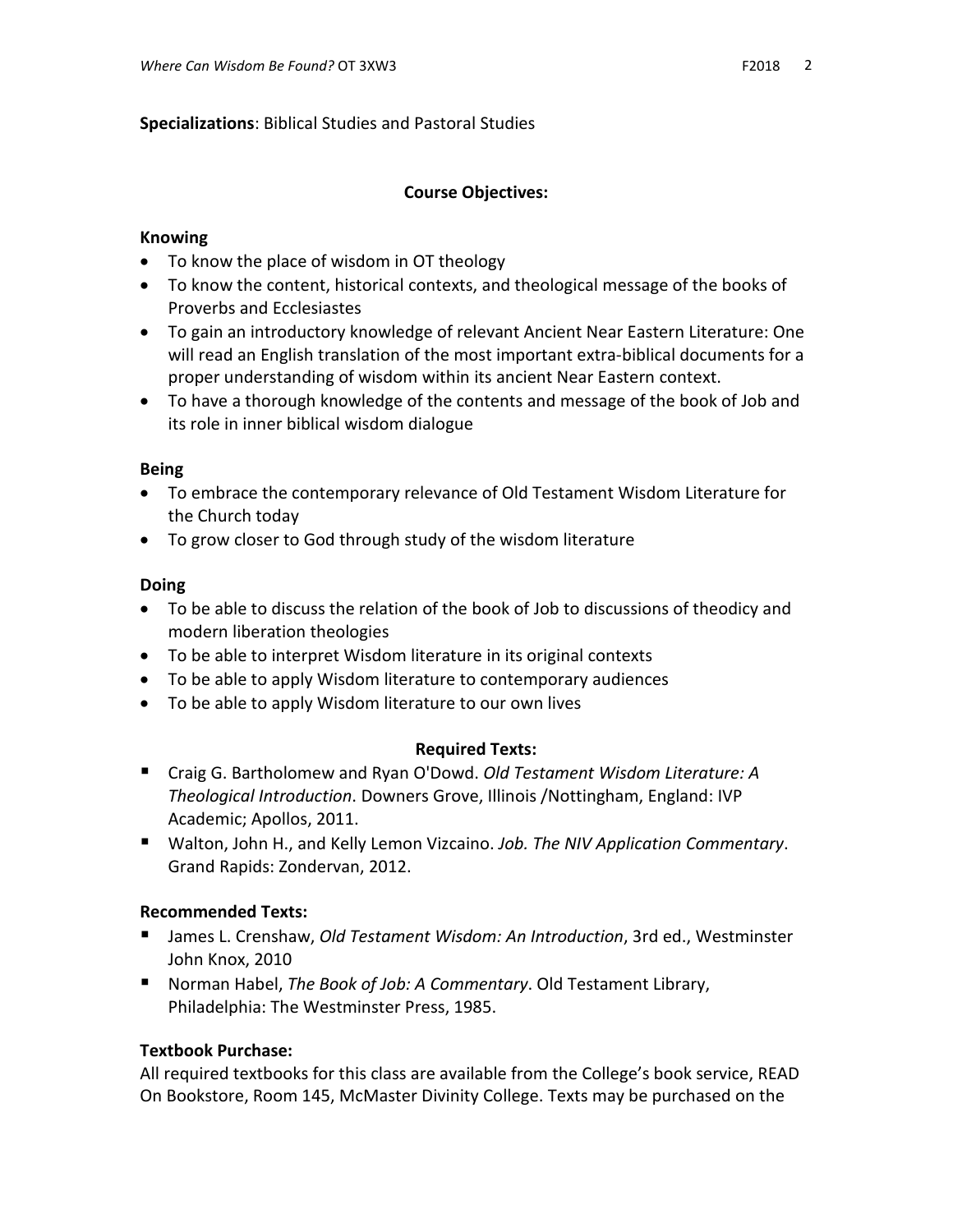first day of class. For advance purchase, you may contact READ On Bookstores, 5 International Blvd, Etobicoke, ON M9W 6H3: phone 416-620-2934; fax 416-622-2308; email [books@readon.ca.](mailto:books@readon.ca) Other book services may also carry the texts.

## **Course Evaluation**

*The assignments and their weights are as follows:*

**10% - Readings:** Students are required to read the textbooks and other assigned readings in full and report on them via an email to the professor by Dec 12, 2018

#### **25% - Assignment on Proverbs (6–8 pages).** Due Oct 16, 2018.

The bibliography for this paper must contain at least 6 items of varied secondary sources (commentaries, theological dictionaries, specialized books) including *at least* 1 article from peer reviewed / refereed journals. *By way of supplement* to these 8 sources, a student may use a *maximum* of 2 internet resources. Students are responsible for the quality of the sources chosen. These secondary sources do not include primary sources Each source listed must be drawn on in the paper and evidenced in the footnotes etc.

#### **A. Biblical Studies Specializations:**

#### *Research Paper on Proverbs*

For this assignment students with a biblical studies specialization will choose a topic related to the book of Proverbs and write a research paper. *Paper Topic must be approved by your professor.*

# **B. Pastoral Specializations:**

#### *Exegetical Paper on Proverbs passage*

For this assignment students with a pastoral specialization will choose a portion of the book of Proverbs and write an expositional essay explaining the meaning of the passage and applying it to the contemporary situation. See "Paper Evaluation" below. *Chosen passage must be approved by your professor.*

# **25% - Assignment on the end of Ecclesiastes (6–8 pages)** Due Nov 13, 2018.

The bibliography for this paper must contain at least 6 items of varied secondary sources (commentaries, theological dictionaries, specialized books). *By way of supplement* to these 6 sources, a student may use a *maximum* of 2 internet resources. Students are responsible for the quality of the sources chosen. These secondary sources do not include primary sources Each source listed must be drawn on in the paper and evidenced in the footnotes etc.

#### **Both Specializations:**

Beginning with the article by Martin Shields, "Ecclesiastes and the End of Wisdom" (*Tyndale Bulletin* 50 (1999):117–139) in this paper students will discuss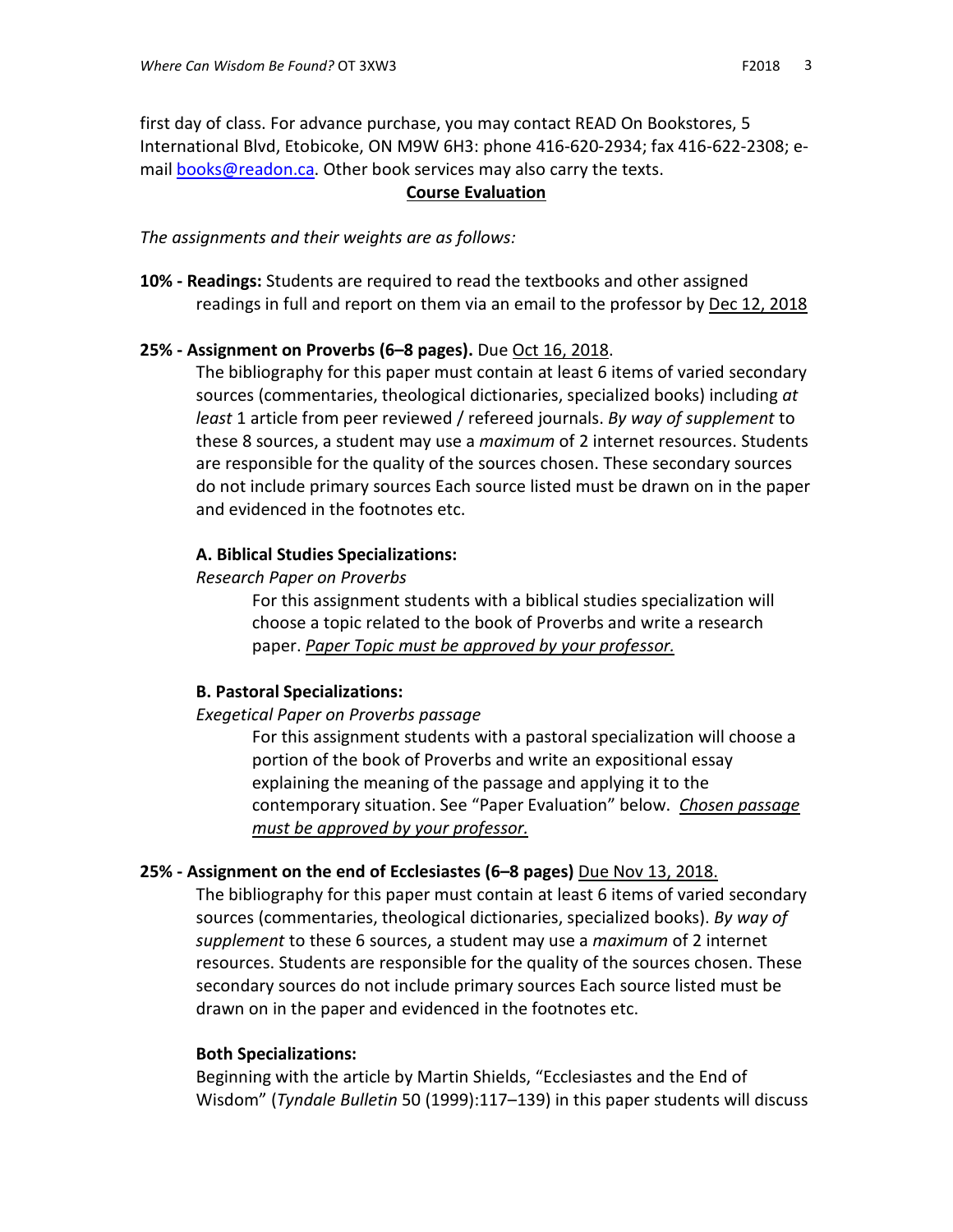interpretive possibilities for understanding the end of Ecclesiastes and articulate their own view (informed by their own further research).

#### **40% - Major Assignment on Job (12–15 pages)** Due Nov 13, 2018.

The bibliography for this paper must contain at least 12 items of varied secondary sources (commentaries, theological dictionaries, specialized books) including *at least* 2 article from peer reviewed / refereed journals. *By way of supplement* to these 12 sources, a student may use a *maximum* of 2 internet resources. Students are responsible for the quality of the sources chosen. These secondary sources do not include primary sources Each source listed must be drawn on in the paper and evidenced in the footnotes etc.

#### **A. Biblical Studies Specializations:**

#### *Research Paper on Job*

For this assignment students with a biblical studies specialization will choose a topic related to the book of Proverbs and write a research paper. *Research Topic must be approved by your professor.*

#### **B. Pastoral Specializations:**

There are three (3) options for the major assignment for Pastoral Studies: Choose only one (1) of the following:

#### **1. Exegetical Paper**: **12 pages**

For this assignment students will write an exegetical paper on a chosen text from the book of Job explaining the meaning of the passage and applying it to the contemporary situation. *Chosen passage must be approved by your professor.*

**2. Sermon on a passage from Job (oral presentation).** 20-25 minute video-taped sermon submitted on CD/DVD/USB drive.

Beginning with the text of Job this sermon will expound a passage, applying it to the contemporary context. The sermon will be delivered orally but include a written paper with an outline. The paper may be a combination of sentence, bullets/point form, paragraphs (it need not be a complete essay of the words you preach). This paper should be grammatically correct and include appropriate citation of sources employed. *Chosen passage must be approved by your professor.*

#### **3. Sermon on a passage from Job (written).** 10 pages double-spaced.

Beginning with the text of Job this sermon will expound a passage, applying it to the contemporary context. The sermon will be an original written composition but written with an aim to oral delivery. The submitted text should include an outline. The sermon must be written as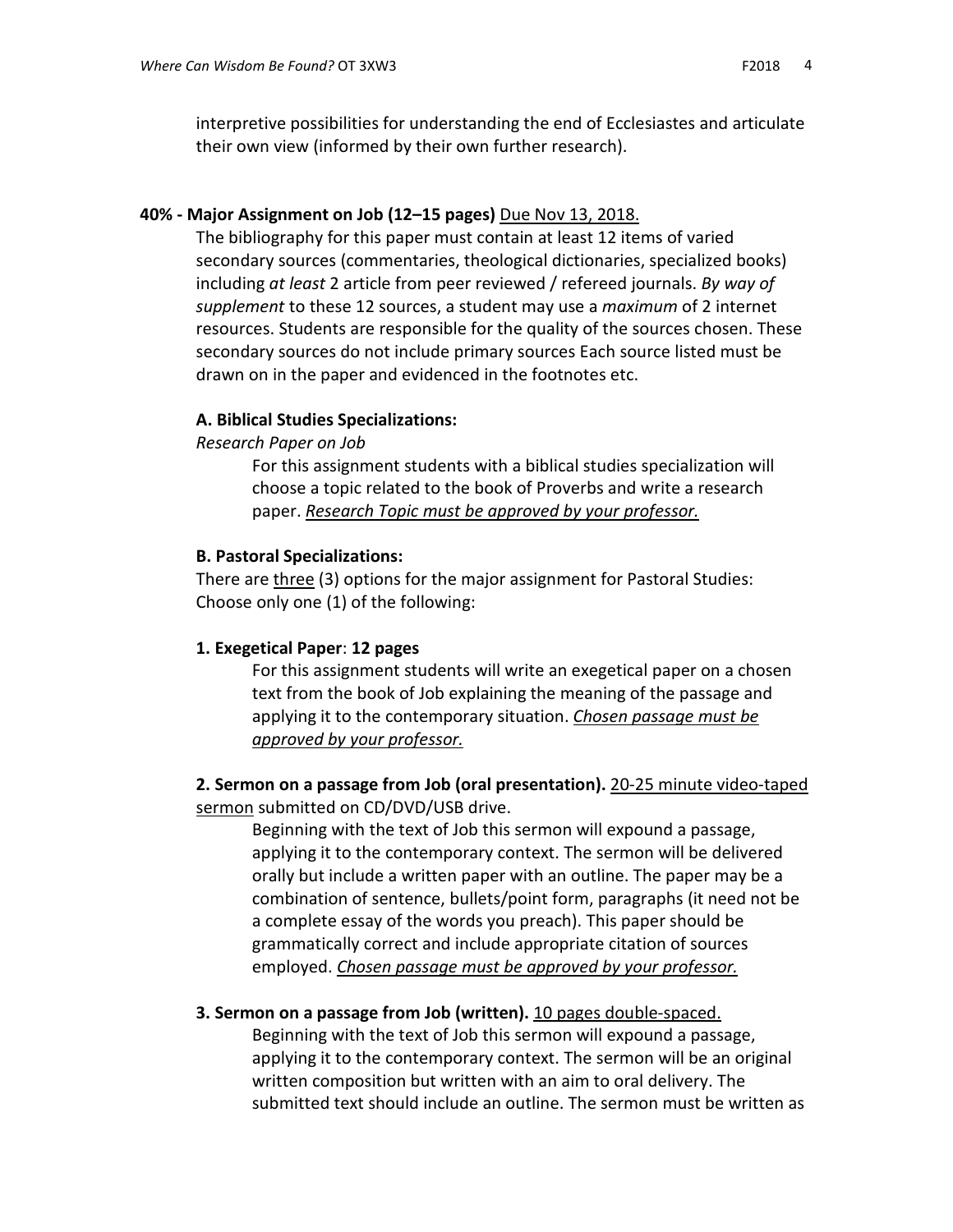it would be spoken and must *not* be in point form etc. but be a full written manuscript. It is expected it will conform to MDC style guide and be grammatically correct and acknowledge its sources appropriately. *Chosen passage must be approved by your professor.*

# **College Style for Submission of Written Work**

All stylistic considerations (including but not limited to questions of formatting, footnotes, and bibliographic references) must conform to the McMaster Divinity College Style Guidelines for Essays and

Theses<https://mcmasterdivinity.ca/sites/default/files/documents/mdcstyleguide.pdf> Failure to observe appropriate form will result in grade reductions.

All papers to be submitted in electronic format only (a pdf file)—no hardcopies! Email to pevans@mcmaster.ca. Include your last name in the file name of your attachment (e.g., evans.researchpaper.pdf). To avoid late marks papers must be received before the end of the calendar day on which they are due (i.e., before midnight Eastern Standard Time).

# **Policy concerning late papers**

Extensions for papers will not be given except in very exceptional circumstances. (serious illness, family crises, etc.). Busy-ness, holidays, computer problems etc. are not legitimate reasons to grant extensions. Late assignments will be docked at the rate of 2% per day for the first 7 days (including weekends) and 4% per day after that. All assignments must be received by **Dec 12** in order to avoid a failing grade in the class.

# **Academic Honesty.**

Academic dishonesty is a serious offence that may take any number of forms, including plagiarism, the submission of work that is not one's own or for which previous credit has been obtained, and/or unauthorized collaboration with other students. Academic dishonesty can result in severe consequences, e.g., failure of the assignment, failure of the course, a notation on one's academic transcript, and/or suspension or expulsion from the College. Students are responsible for understanding what constitutes academic dishonesty. Please refer to the Divinity College Statement on Academic Honesty [~http://www.mcmasterdivinity.ca/programs/rules-regulations](http://www.mcmasterdivinity.ca/programs/rules-regulations)

# **Gender Inclusive language:**

McMaster Divinity College uses inclusive language for human beings in worship services, student written materials, and all its publications. It is expected that inclusive language will be used in chapel services and all MDC assignments. In reference to biblical texts, the integrity of the original expressions and the names of God should be respected, but you will need to use gender-inclusive language for humans, and you will need to quote from a gender-inclusive version such as the following: NRSV (1989), NCV (1991), TEV/GNB/GNT (1992), CEV (1995), NLT (1996), TNIV (2005), and the Common English Bible (CEB 2011).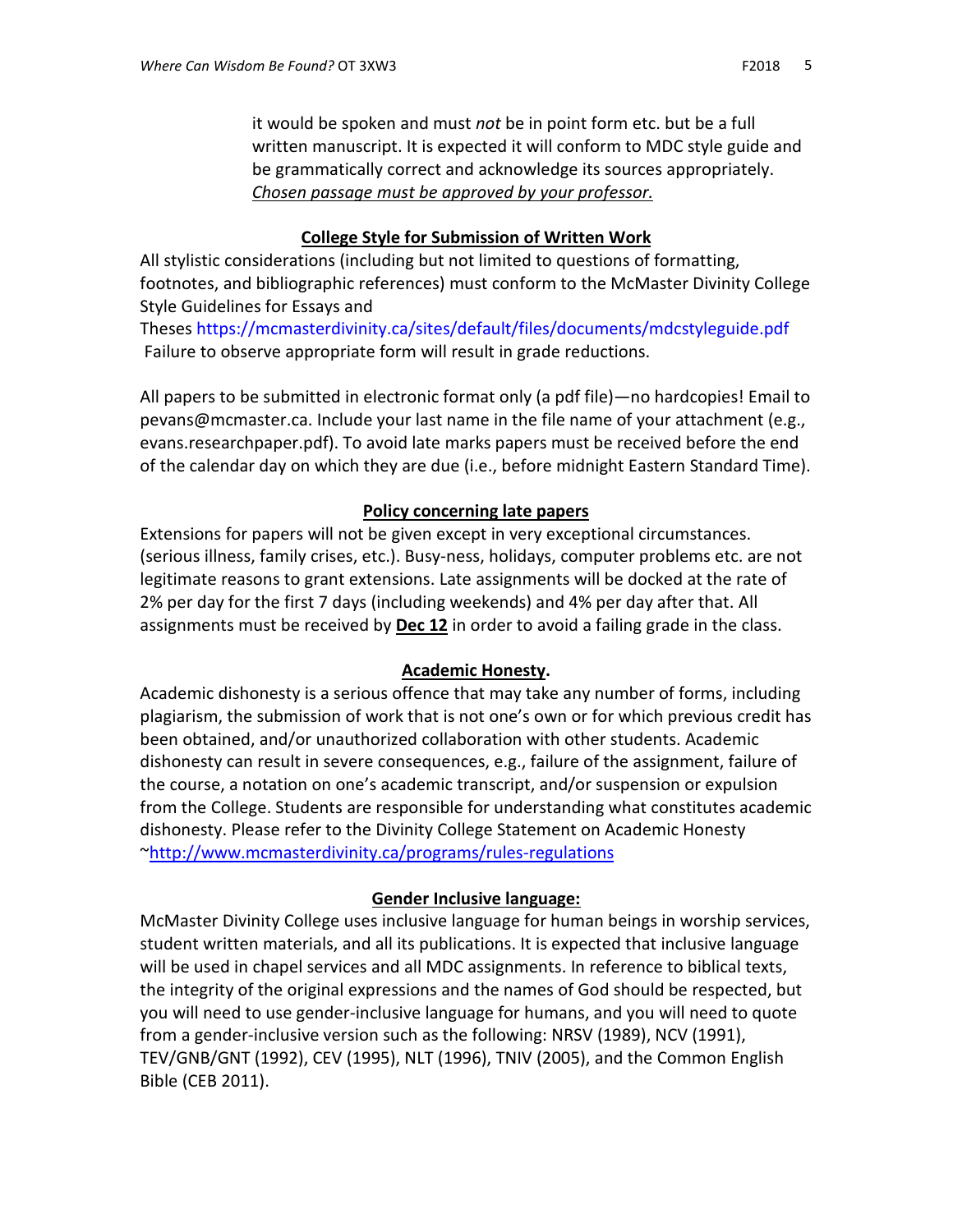#### **Disclaimer**

This syllabus is the property of the instructor and is prepared with currently available information. The instructor reserves the right to make changes and revisions up to and including the first day of class.

#### *Students are advised to retain this syllabus for their records.*

# **Research Paper Evaluation**

Name: Topic:

**I.** The next items are rated according to this scale:  $1 =$  inadequate;  $2 =$  adequate;  $3 =$  good;  $4 =$  very good;  $5 =$  superior.

| <b>Bibliographic consciousness</b>            |   |                | 3            | 4              | .5 |
|-----------------------------------------------|---|----------------|--------------|----------------|----|
| Range and Use of Sources                      | 1 | $\mathcal{P}$  | 3            | 4              | 5  |
| <b>Clarity in Defining Issues</b>             | 1 | $\overline{2}$ | 3            | 4              | .5 |
| Strength of Argument                          | 1 | $\mathcal{P}$  | $\mathbf{3}$ | 4              | 5  |
| <b>Awareness of Exegetical Issues</b>         |   | $\mathcal{P}$  | $\mathbf{3}$ | 4              | 5  |
| <b>Accuracy of Data and Assertions</b>        |   | $\mathcal{P}$  | 3            | 4              | .5 |
| <b>Analysis / Critical Thinking</b>           |   | $\mathcal{P}$  | $\mathbf{3}$ | $\overline{4}$ | -5 |
| Introduction (Thesis Statement / Clear Issue) |   | $\mathcal{P}$  | $\mathbf{3}$ | 4              | 5  |
| Development of Thesis (focus)                 | 1 | $\mathcal{P}$  | 3            | $\overline{4}$ | -5 |
| Literary Style (awkward, wordy, repetitive)   | 1 | $\mathcal{P}$  | 3            | 4              | 5  |
| Organization/coherence of ideas               | 1 | $\mathcal{P}$  | 3            | 4              | 5  |
| Grammar/Spelling                              |   | $\mathcal{P}$  | 3            | 4              | 5  |
| Neatness/Presentation                         |   |                |              |                | 5  |
|                                               |   |                |              |                |    |

§ Note: this is a simple evaluation tool to assist in paper assessment. The categories are not weighted equally, and thus are not added together or averaged to calculate your grade.

#### **II. The following need attention if so indicated**

- 
- 
- □ Line spacing, Font size, Margins,
- Page numbers etc. need attention
- $\Box$  Cite primary resources correctly/ consistently (e.g., Gen 1:26; Gen 1; etc.)
- □ Use inclusive language □ □ The paper is too long/too short
- □ Write a unified essay □ □ Edit your paper more thoroughly
	- $\Box$  The paper needs balance
	- □ Follow MDC Style guide

□ Cite secondary resources correctly/ consistently

# **Bibliography**

Alter, Robert. *The Art of Biblical Poetry*. New and revised ed. New York: Basic, 2011.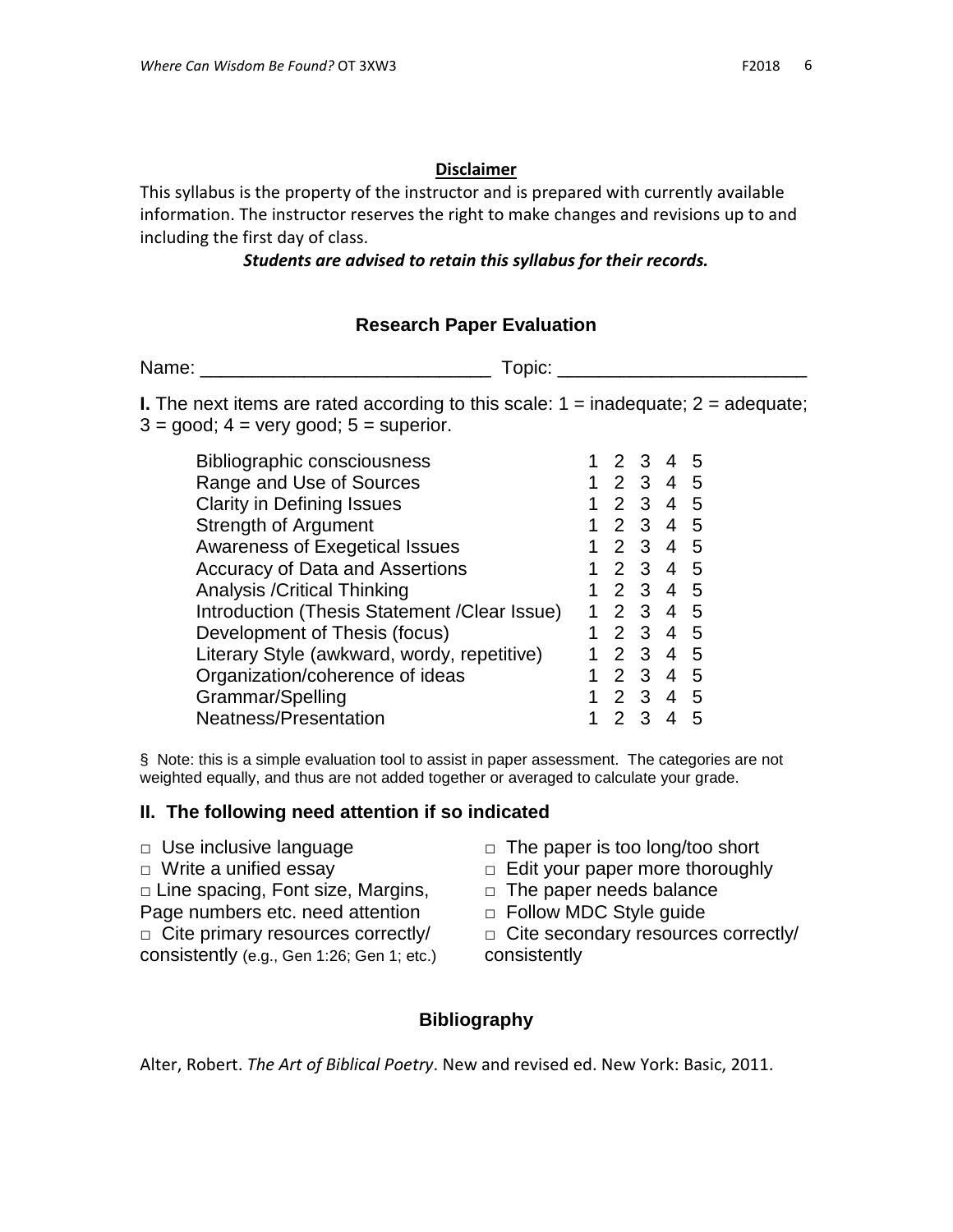- Ben Zvi, Ehud. "When Yhwh Tests People: General Considerations and Particular Observations Regarding the Books of Chronicles and Job." In *Far from Minimal: Celebrating the Work and Influence of Philip R. Davies*, edited by Duncan Burns and John Rogerson. Edinburgh: T&T Clark, 2014.
- Clines, David. "Worth of Animals in the Divine Speeches of the Book of Job." In *The Ox Knows Its Master*. Sheffield: Sheffield Phoenix, 2013.
- Clines, David J. A. *Job 1–20*. Word Biblical Commentary. Dallas, Tex.: Word, 1989.
- \_\_\_\_\_\_. *Job 21–37*. Word Biblical Commentary. Nashville: Thomas Nelson Publishers, 2006.
- \_\_\_\_\_\_. *Job 38–42*. Word Biblical Commentary. Dallas: Thomas Nelson, 2011.
- Fox, Michael V. *Proverbs: An Eclectic Edition with Introduction and Textual Commentary*. The Hebrew Bible: A Critical Edition. Atlanta: SBL, 2015.
- Gray, John. *The Book of Job*. Edited by David Clines. The Text of the Hebrew Bible. Sheffield: Sheffield Phoenix, 2010.
- Gutiérrez, Gustavo. *On Job: God-Talk and the Suffering of the Innocent*. Maryknoll, N.Y.: Orbis, 1987.
- Habel, Norman C. *The Book of Job: A Commentary*. Old Testament Library. Philadelphia: Westminster, 1985.
- Hartley, John E. *The Book of Job*. New International Commentary on the Old Testament. Grand Rapids, Mich.: Eerdmans, 1988.
- Holmstedt, Robert D. "Word Order in the Book of Proverbs." In *Seeking out the Wisdom of the Ancients: Essays Offered to Honor Michael V. Fox on the Occasion of His Sixty-Fifth Birthday*, edited by Kelvin G. Friebel, Ronald L. Troxel and Dennis Robert Magary, 135–54. Winona Lake, Ind.: Eisenbrauns, 2005.
- Kidner, Derek. *The Message of Ecclesiastes: A Time to Mourn and a Time to Dance*. Bible Speaks Today. Leicester, England: Inter-Varsity, 1976.
	- \_\_\_\_\_\_. *The Proverbs: An Introduction and Commentary*. Tyndale Old Testament Commentaries. Downers Grove, Ill.: InterVarsity, 1975.
- \_\_\_\_\_\_. *The Wisdom of Proverbs, Job, and Ecclesiastes: An Introduction to Wisdom Literature*. Downers Grove, IL: InterVarsity, 1985.